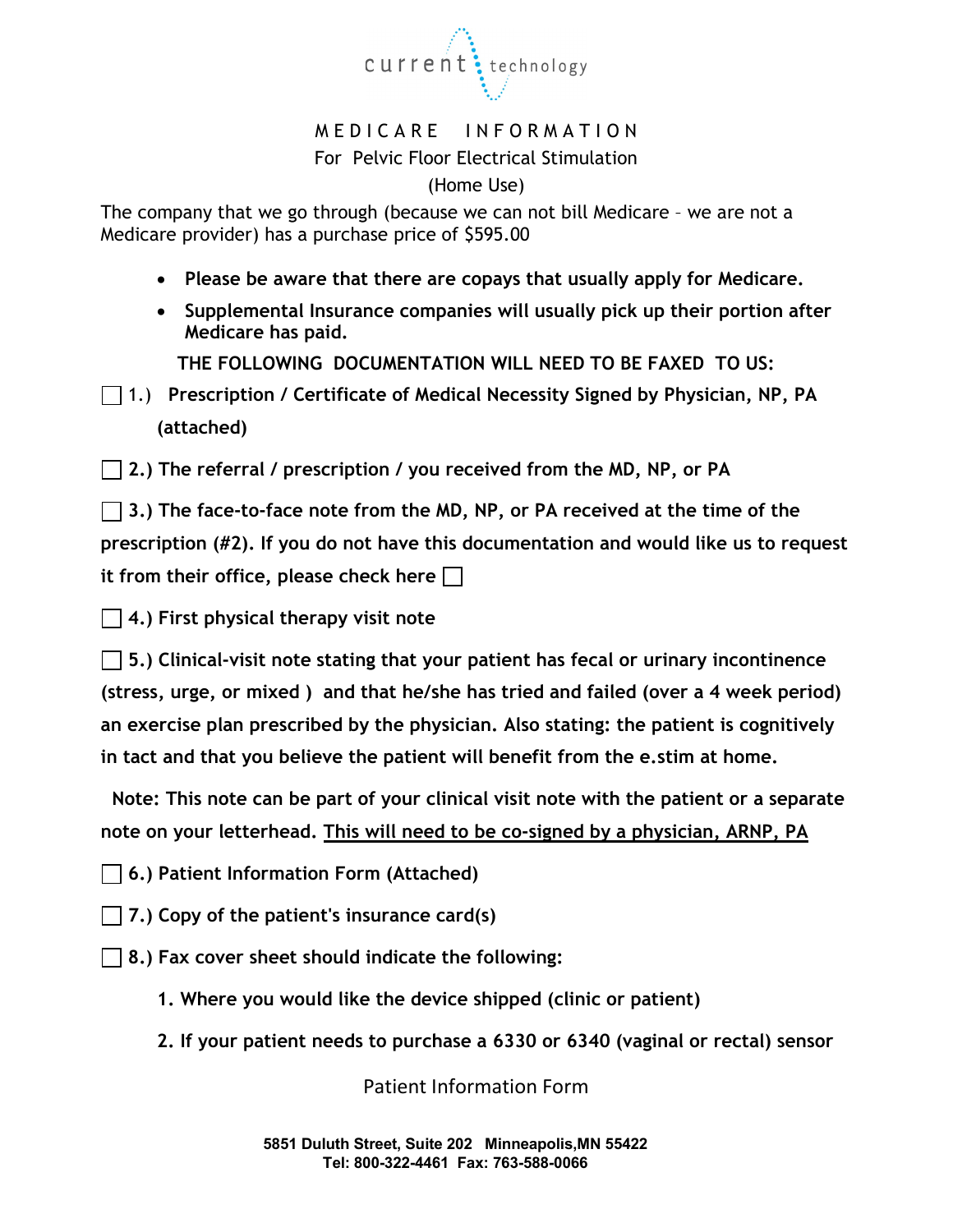## (required for the Pelvic Floor Electrical Stimulator System E0740) Please complete this form and fax to Current Technology, Inc. at 763-588-0066 If you have any questions, please call us at 800-322-4461 **NOTE: A Copy of All Pertinent Medical Records must accompany this form (Required for Insurance Reimbursement) Physician Information:**

| Physician's Name:    | Physician's phone:                                                                                                                                                                      |
|----------------------|-----------------------------------------------------------------------------------------------------------------------------------------------------------------------------------------|
| Physician's Address: | Physician's fax:                                                                                                                                                                        |
| NPI:                 | Diagnosis: N39.46 urge incontinence N39.3 stress incontinence<br>(female)(male) N39.46 mixed incontinence (female) (male)<br>R15.9 Full incontinence of feces (PLEASE CIRCLE)<br>Other: |

| <b>Patient Information:</b>    |                                                                  |  |  |
|--------------------------------|------------------------------------------------------------------|--|--|
| Patient Name:                  | Date of Birth:                                                   |  |  |
| <b>Street Address:</b>         | <b>Social Security Number:</b>                                   |  |  |
| City, State & Zip Code:        |                                                                  |  |  |
| Home phone:                    | Cell phone:                                                      |  |  |
| Name of Spouse:                | Emergency Contact / Telephone Number:                            |  |  |
| Employer:                      | <b>Business Telephone:</b>                                       |  |  |
| <b>Onset of Symptoms:</b>      | Previously owned Pelvic Floor Stimulator: YES NO<br>If YES when: |  |  |
| <b>Medications/Treatments:</b> |                                                                  |  |  |

| <b>Medicare Information:</b> |                      |  |
|------------------------------|----------------------|--|
| Primary Insurance:           | Insurance Co. phone: |  |
|                              |                      |  |
| ID/Policy #:                 | Group #:             |  |
|                              |                      |  |

#### **Supplemental Insurance Information:**

| Secondary Insurance Co.:                  | Secondary Insurance Co. Phone: |
|-------------------------------------------|--------------------------------|
| Secondary Insurance ID #:                 | Secondary Insurance Group #:   |
| Subscriber Name:                          | Subscriber Date of Birth:      |
| <b>Subscriber Social Security Number:</b> | Subscriber Employer:           |

#### **Patient's Signature**

I am responsible for payment of purchase fees that are not paid for or declined for payment by my insurance carrier. If I cannot meet this financial obligation, I will contact S.A. Maher, Inc. at 440-777-5544. I request that my payment from my Medical Insurance Program be made directly to: **S.A. MAHER INC., P.O. BOX 38306 OLMSTED FALLS, OHIO 44138.** I authorize release of medical information when needed. I understand the charge for a Pelvic Floor Stimulation Unit and Sensor is \$595.00.